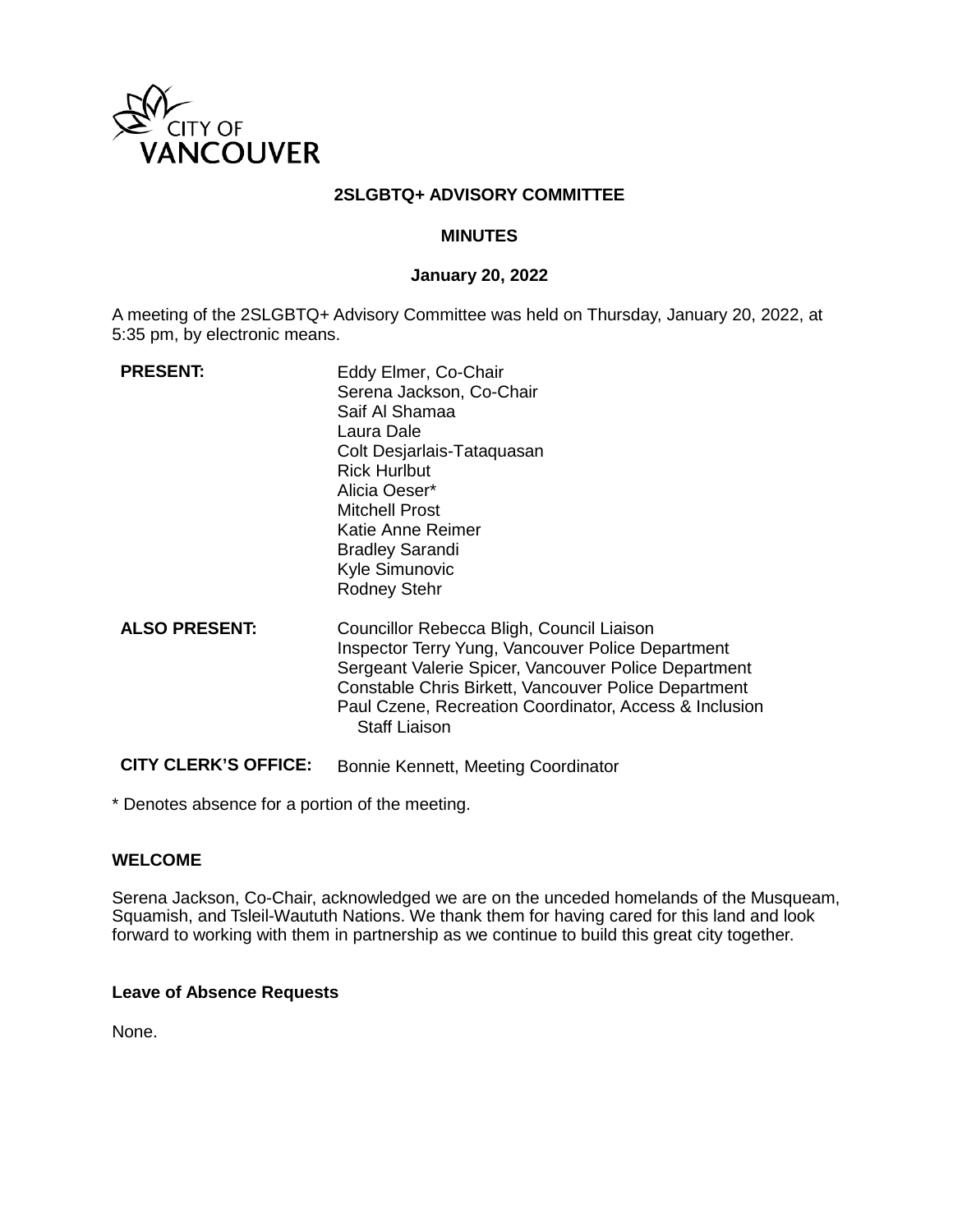## **Approval of Minutes**

MOVED by Rick Hurlbut SECONDED by Bradley Sarandi

> THAT the 2SLGBTQ+ Advisory Committee approve the Minutes from the meeting of Thursday, September 16, 2021**,** as circulated.

CARRIED UNANIMOUSLY (Alicia Oeser absent for the vote)

#### **1. VPD Strategic Plan**

Sergeant Val Spicer, Inspector Terry Yung, and Constable Chris Birkett, provided an update on the Vancouver Police Department's Five-Year Strategic Plan and 2022 Business Plan, and responded to questions. The Committee provided feedback that included:

- The need for more precisely-defined and measurable outcomes;
- Language that is more intersectional, less linear, and reflects an equity perspective;
- Broader engagement with the 2SLGBTQ+ community and neighbourhoods outside the West End;
- Better training for E-Comm staff when taking calls from 2SLGBGTQ+ people;
- Increased mental health resources, including expansion of the Car 87 program; and
- More effort toward ending the impasse with Vancouver Pride Society.

Committee members also recognized the valuable work of the Department's outgoing 2SLGBTQ+ Liaison Officer, Constable Dale Quiring, and recommended this position be filled in due course.

#### **2. Aaron Webster Memorial Bench Letter to Park Board**

Eddy Elmer, Co-Chair, provided a brief update on a draft letter (on file) to the Vancouver Park Board regarding funding for the Aaron Webster Memorial Bench.

Rick Hurlbut, committee member, read a prepared statement (on file) providing additional context about this memorial.

MOVED by Serena Jackson SECONDED by Eddy Elmer

> THAT the 2SLGBTQ+ Advisory Committee send a letter to the Vancouver Park Board regarding the Aaron Webster Memorial Bench.

CARRIED (Rick Hurlbut opposed)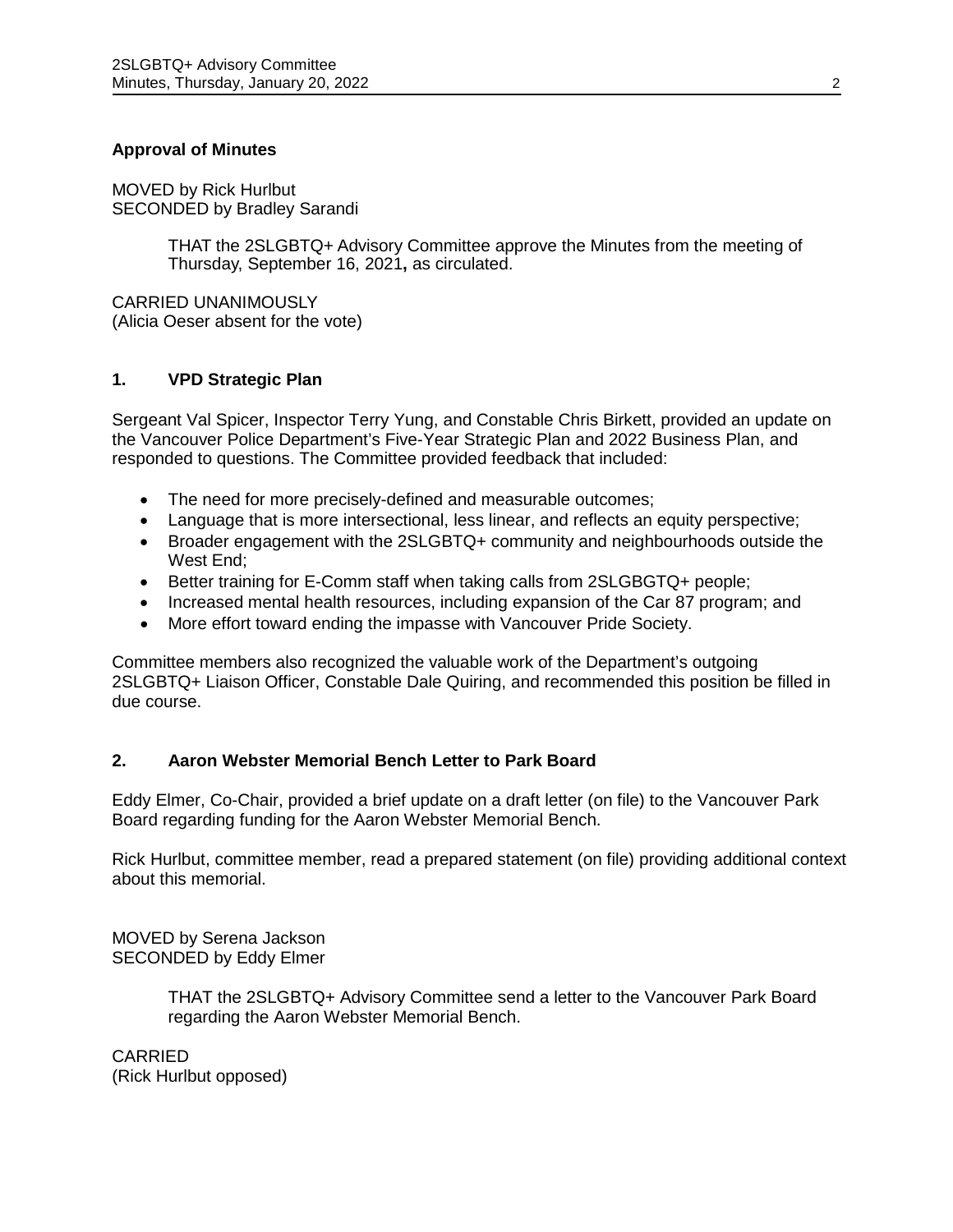# **3. Staff Report: Lighting Motion**

Eddy Elmer, Co-Chair, informed the Committee about a staff memo in response to the Committee's motion on street lighting. The Committee noted they had not been consulted in the preparation of this memo, nor was it listed as one of the advisory committees that would be consulted going forward. Paul Czene, staff liaison, indicated he would contact staff regarding this oversight.

#### **4. Honoraria for Committee Members**

Eddy Elmer and Serena Jackson, Co-Chairs, lead a discussion regarding possible honoraria for Type-A advisory commmittee members. The Committee agreed that further discussion with other advisory committees was warranted including exploration of a joint committee motion. Councillor Bligh noted she would be in touch with Councillor Boyle, Chair of the Nomination Subcommittee, to discuss the logistics involved in providing honoraria.

# **5. Revised Work Plan**

Eddy Elmer and Serena Jackson, Co-Chairs, lead discussion on a revised Work Plan taking into account the short time left in the current term.

MOVED by Serena Jackson SECONDED by Laura Dale

> THAT the 2SLGBTQ+ Advisory Committee Work Plan for the current term include the following:

- Supporting 2SLGBTQ+ victims of crime;
- Facilitating hate crime reporting;
- Street/sidewalk safety;
- Input into developments (e.g., Davie and Burrard (1157 Burrard); Renfrew (5055 Joyce Street));
- Protection of 2SLGBTQ+ small businesses;
- Relationship with other cities' 2SLGBTQ+ advisory committees;
- Fast-tracking items from Trans and Gender Variant Advisory Committee (Park Board);
- Committee recruitment/retention.

### CARRIED UNANIMOUSLY

### **6. Liaison Updates**

Councillor Bligh provided an update on the 2023-26 Capital Plan and the need for public input on infrastructure projects such as sewers, lighting, and the Broadway Plan. She also sought the Committee's feedback on the Age-Friendly Motion referenced below (Item 7a).

Paul Czene, Staff Liaison, had no updates but reminded the Committee that he was available to answer any questions related to the Park Board.